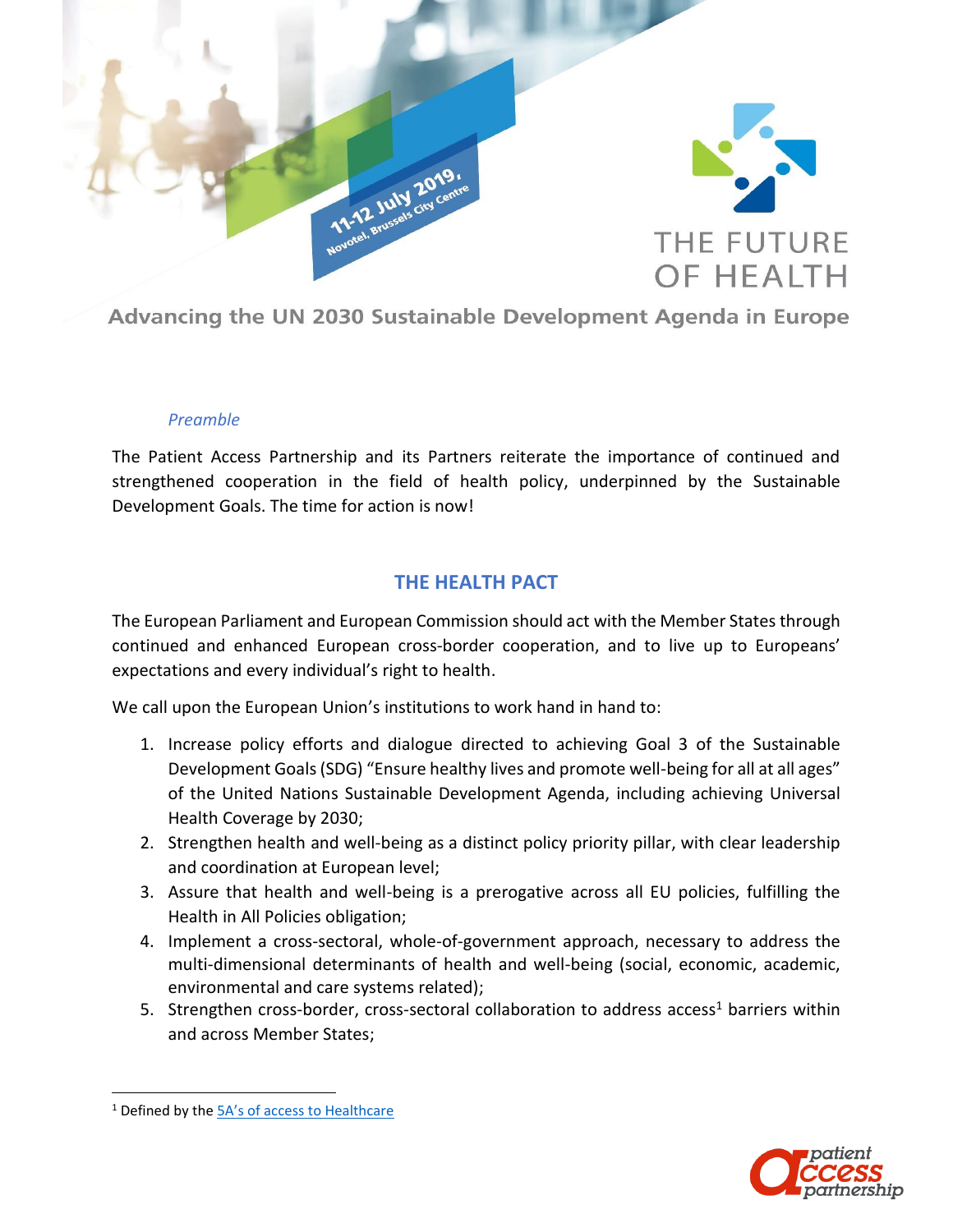- 6. Strengthen the EU'srole in supporting research, policy, and exchange of international and good practices between health experts, researchers, policymakers and civil society, thus adding value to Member States' efforts in constantly improving the health of their people;
- 7. Reduce inequalities by aiming at universal, people-centered, high-quality health care services to all people in Europe regardless of which EU country they live in or their socioeconomic status;
- 8. Ensure that no one is left behind, recognizing that universal health care is fundamental to achieving the SDGs related not only to health and wellbeing, but also to eradicate poverty, achieve gender equality and women's empowerment, ensure just societies, reduce inequalities, provide decent work and sustainable economic development;
- 9. To increase EU action and leadership addressing cross border health challenges such as:
	- The burden and prevention of communicable and non-communicable diseases (including rare diseases) with special focus on the social, commercial and environmental determinants of health and quality of life
	- Tackling Antimicrobial Resistance (AMR)
	- Significantly reducing outdoor and indoor air pollution and harmful chemicals
	- The effective implementation of the Cross-Border Healthcare Directive
	- Equitable digital transformation of health systems
	- Prevention, early detection, and health literacy
	- Accessibility, affordability, and availability to the best quality diagnostic tools and treatments in the EU
	- Fragmented healthcare systems and local labor markets
	- Migration of the healthcare workforce and "brain drain"
	- Adequate, quality training, skills and education for patients and healthcare professionals including sharing of good practices

To ensure that such collaboration and partnership between the Member States and the European Institutions is realized, we propose strategies that give greater priority to:

- 1. Prevention (primary, secondary, tertiary), health literacy and health promotion considering its cost-effectiveness and potential future impact for all health indicators;
- 2. Enhancing the role of healthcare professionals who play a key role as points of contact with people in a variety of health and non-healthcare settings
- 3. Incentivize the role of home-based, community and primary care while relieving unnecessary hospital-based care;
- 4. Support the implementation of standardized, patient-centered measurements of health outcomes and the creation of data sharing that facilitates that all health stakeholders have access to the best practices regardless of location
- 5. Encourage the development of digital health technologies that support patient-centered innovation, research, the sustainability of healthcare systems, reinforce patient and citizens'